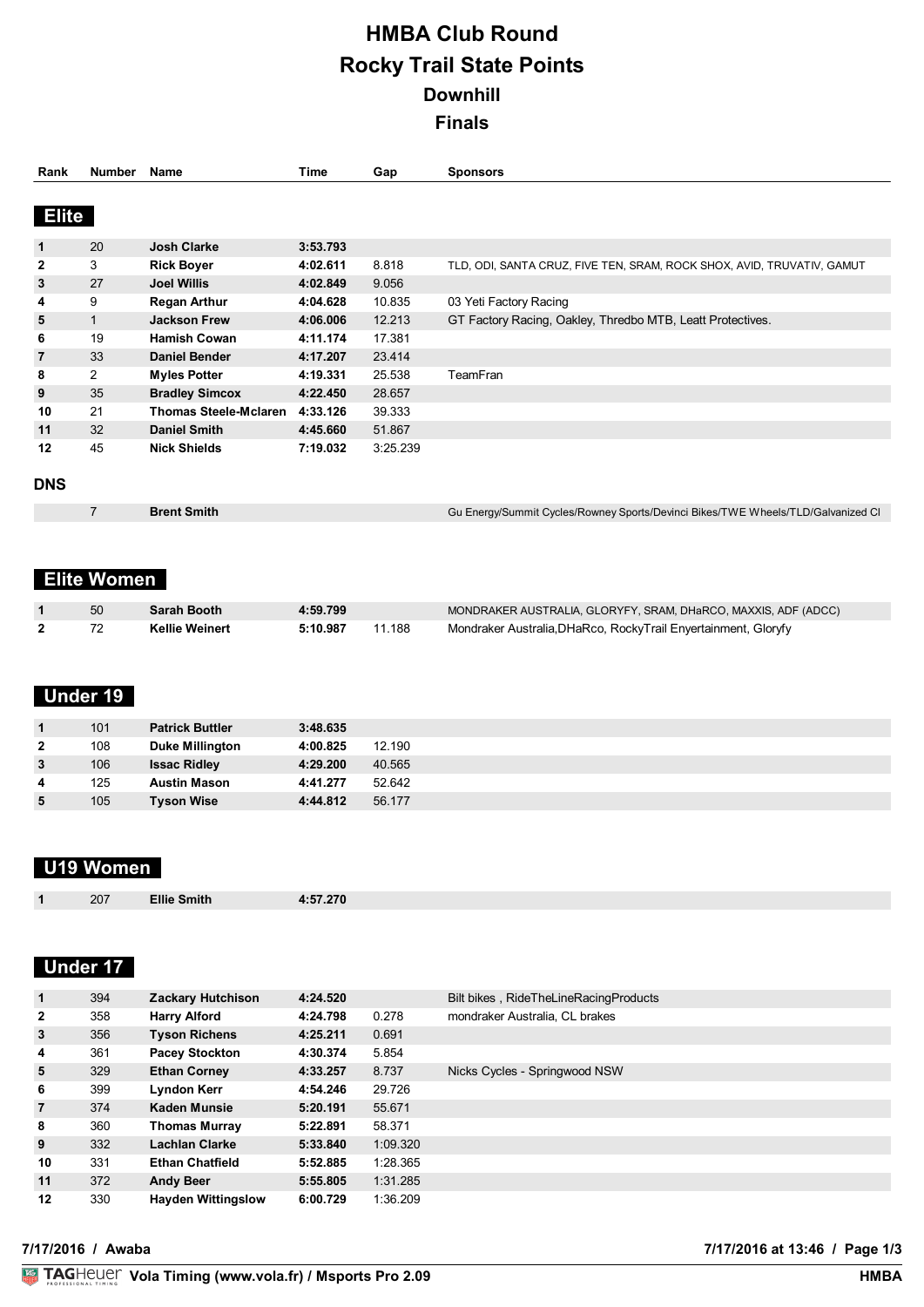#### **HMBA Club Round Rocky Trail State Points Downhill Finals**

| Rank | Number | Name                    | Time     | Gap      | <b>Sponsors</b> |
|------|--------|-------------------------|----------|----------|-----------------|
|      |        |                         |          |          |                 |
| 13   | 328    | <b>Jay Bassett</b>      | 6:13.195 | 1:48.675 |                 |
| 14   | 398    | Keegan Smith            | 6:35.847 | 2:11.327 |                 |
| 15   | 395    | Samuel Hardman          | 7:12.772 | 2:48.252 |                 |
| 16   | 333    | <b>Byron Arkinstall</b> | 7:30.475 | 3:05.955 |                 |

## **Veteran**

| $\blacksquare$ | 187 | <b>Rick Kehoe</b>     | 4:25.083 |        |                                                    |
|----------------|-----|-----------------------|----------|--------|----------------------------------------------------|
| $\mathbf{2}$   | 104 | David Sharp           | 4:35.944 | 10.861 | Belrose Bicycles, BestWorksShop, Intense Australia |
| $\mathbf{3}$   | 124 | <b>Michael Clarke</b> | 4:52.863 | 27.780 |                                                    |
| 4              | 112 | Jacob Coles           | 4:53.224 | 28.141 |                                                    |
| 5              | 114 | <b>Michael Acton</b>  | 5:08.350 | 43.267 |                                                    |
|                |     |                       |          |        |                                                    |

#### **DNS**

**Scott McMillian**

# **Under 15**

| $\mathbf{1}$   | 416 | <b>Troy Weinert</b>    | 4:26.396 |          | Thredbo MTB, Tight'N'Toned Fitness |
|----------------|-----|------------------------|----------|----------|------------------------------------|
| $\overline{2}$ | 411 | Jayden Smith           | 4:33.128 | 6.732    |                                    |
| $\mathbf{3}$   | 450 | <b>Coren Strauberg</b> | 4:46.855 | 20.459   |                                    |
| $\overline{4}$ | 430 | Jack Herpich           | 5:03.091 | 36.695   |                                    |
| 5              | 447 | <b>Stephan Ficovic</b> | 5:30.401 | 1:04.005 |                                    |
| 6              | 468 | Jayden Dennis          | 5:35.422 | 1:09.026 |                                    |
| $\overline{7}$ | 408 | <b>Charlie TRUE</b>    | 6:20.257 | 1:53.861 |                                    |
| 8              | 466 | Liam Levoshko          | 6:24.377 | 1:57.981 |                                    |
| 9              | 452 | <b>William Ireland</b> | 9:08.907 | 4:42.511 |                                    |
|                |     |                        |          |          |                                    |

#### **DNS**

| 448 | Jack Kneen               |
|-----|--------------------------|
| 467 | <b>Alexander Unicomb</b> |

### **U15 Women**

| 229 | <b>Ashleigh Weinert</b> | 7:03.144 |        | Tight'N'Toned Fitness |
|-----|-------------------------|----------|--------|-----------------------|
| 208 | <b>Cassie Voysey</b>    | 7:13.720 | 10.576 |                       |

#### **Expert**

| $\mathbf{1}$   | 541 | <b>Daniel Mccomd</b>    | 4:41.361 |        |
|----------------|-----|-------------------------|----------|--------|
| $\overline{2}$ | 540 | <b>Tim Forsythe</b>     | 4:43.419 | 2.058  |
| 3              | 531 | <b>Zac Powell</b>       | 4:48.849 | 7.488  |
| 4              | 519 | <b>Justin Mcelhenny</b> | 4:54.969 | 13.608 |
| 5              | 520 | <b>Hamish McDonald</b>  | 5:12.319 | 30.958 |
| 6              | 560 | <b>Simon Campbell</b>   | 5:40.621 | 59.260 |
|                |     |                         |          |        |
| <b>DNC</b>     |     |                         |          |        |

#### **DNS**

**Luke Walsh**

**VolaSoftControlPdf 7/17/2016 / Awaba 7/17/2016 at 13:46 / Page 2/3**